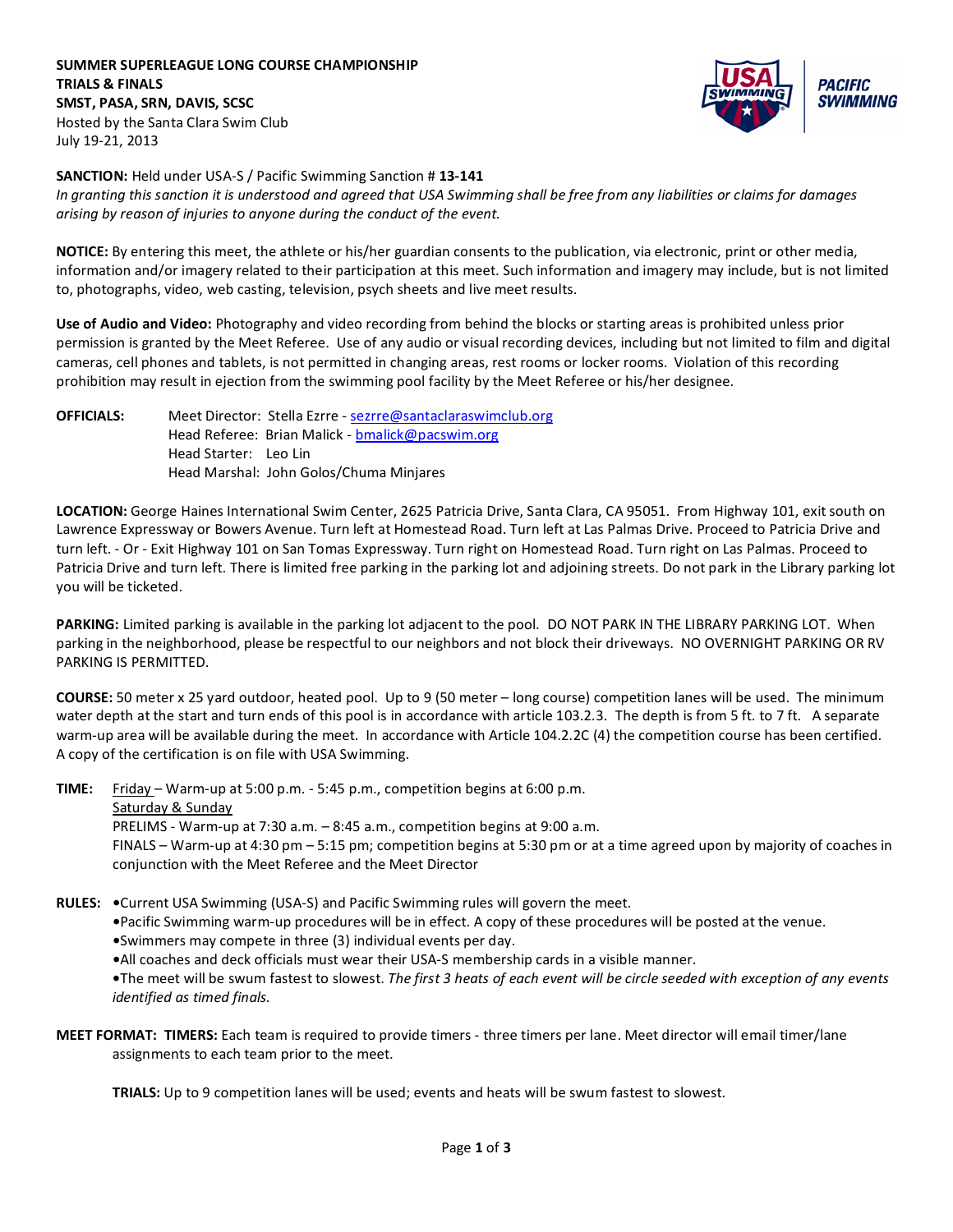**FINALS:** Consolation (B) finals and Championship (A) finals will be held, in that order (18 spots). A bonus (C) final may be included if warranted and agreed upon by all coaches. This will be determined at the coaches meeting Friday at 5:45pm. If you are one of the 18 (possibly 27) finalists, you will be seeded in finals unless you scratch during the appropriate time. Alternates will not be penalized. Swimmers will have 30 minutes after the results of their completed events are announced in which to scratch or declare their intent to scratch. Swimmers will be seeded in finals unless they scratch. Refer to the scratch rules for penalties.

**RESTRICTIONS: •**Smoking and the use of other tobacco products is prohibited on the pool deck, in the locker rooms, in spectator seating or standing areas and in all areas used by swimmers during the meet and during warm-up periods.

- **•**Sale and use of alcoholic beverages is prohibited in all areas of the meet venue.
- **•**No pets or animals allowed in venue except for guide dog.
- **•**Glass bottles / containers are prohibited in all areas of the meet venue (except for snack bar use).

**•**No electric or propane heaters / containers or similar devices including gasoline powered generators, other than provided for meet operations, are allowed in any areas of the meet venue.

**•**Except for coaches' seating next to the pool no chairs, canopies, tents, or "camping" in the competition pool area. All swimmer and spectator chairs, canopies, tents, or other set-ups must be outside the competition pool gates and on the lawn only.

**•**Except where venue facilities require otherwise, changing into or out of swimsuits other than in locker rooms or other designated areas is not appropriate and is strongly discouraged.

**UNACCOMPANIED SWIMMERS:** Any USA-S athlete-member competing at the meet must be accompanied by a USA Swimming member-coach for the purposes of athlete supervision during warm-up, competition and warm-down. If a coach-member of the athlete's USA-S Club does not attend the meet to serve in said supervisory capacity, it is the responsibility of the swimmer or the swimmer's legal guardian to arrange for supervision by a USA Swimming member-coach. The Meet Director or Meet Referee may assist the swimmer in making arrangements for such supervision; however, it is recommended that such arrangements be made in advance of the meet by the athlete's USA-S Club Member-Coach. The swimmer must be certified by a USA Swimming member coach as being proficient in performing a racing start or must start the race in the water. It is the responsibility of the swimmer or the swimmer's legal guardian to ensure compliance with this requirement

**ELIGIBILITY: •**Meet is open to all qualified swimmers registered with one of the invited teams.

- **•**Swimmers must be current members of USA-S and must enter their name and registration number on the meet entry card, or online, as shown on their Registration Card. If this is not done, it may be difficult to match the swimmer with the registration and times database. The meet host must check all swimmer registration against the SWIMS database and if not found to be registered, the Meet Director shall accept the registration at the meet (a \$10 surcharge will be added to the regular registration fee). Duplicate registrations will be refunded by mail.
- **•**Disabled swimmers from those teams are welcome to attend this meet and should contact the Meet Director regarding special accommodations on entry times and seeding per Pacific Swimming policy.

**ENTRIES:** A Hy-Tek entry file must be submitted by Monday, July 15, 2013. Request a confirmation of receipt to ensure delivery of the email / file. Send meet entry file t[o sergey@fastlanetek.com](mailto:sergey@fastlanetek.com)

**ENTRY FEES:** There will be no entry fee for individual athletes. Teams will share the meet expenses equally.

**CHECK-IN:** The Trials session of this meet will be deck seeded. Swimmers must check-in at the Clerk-of-Course. The close of checkin for all events shall be no more than 60 minutes before the estimated time of the start of the first heat of an event. No event shall close more than 30 minutes before the scheduled start of the session. Swimmers who do not check-in will not be allowed to compete in the event.

**SCRATCHES:** In meets holding trials and finals, a modified version of rule 207.12.6.B and 207.12.6.C will apply to a swimmer failing to compete in a trial heat for which he has not scratched and is seeded to swim. The modified version of this rule will allow the Clerk of Course to check scratches at the check-in table for deck-seeded meets. Once seeded and not scratched, the swimmer will be treated as entered as stated in 207.12.6.C. 207.12.6.C states that, "In all events where preliminary heats are necessary, after the heats have been seeded, any swimmer who fails to compete in an individual event heat in which they are entered and have not been scratched in accordance to the modified version of rule 207.12.6.A and 207.12.6.B of the Rules and Regulations will be barred from all further individual and relay events of that day. Additionally that swimmer shall not be seeded in any individual events on succeeding days unless that swimmer declares their intent to swim prior to the close of seeding for the next days events." Any swimmer qualifying for a final race in an individual event who fails to compete in that event shall be barred from further competition for the remainder of the meet except as noted in the USA Swimming Rules and Regulations (207.12.6.E).